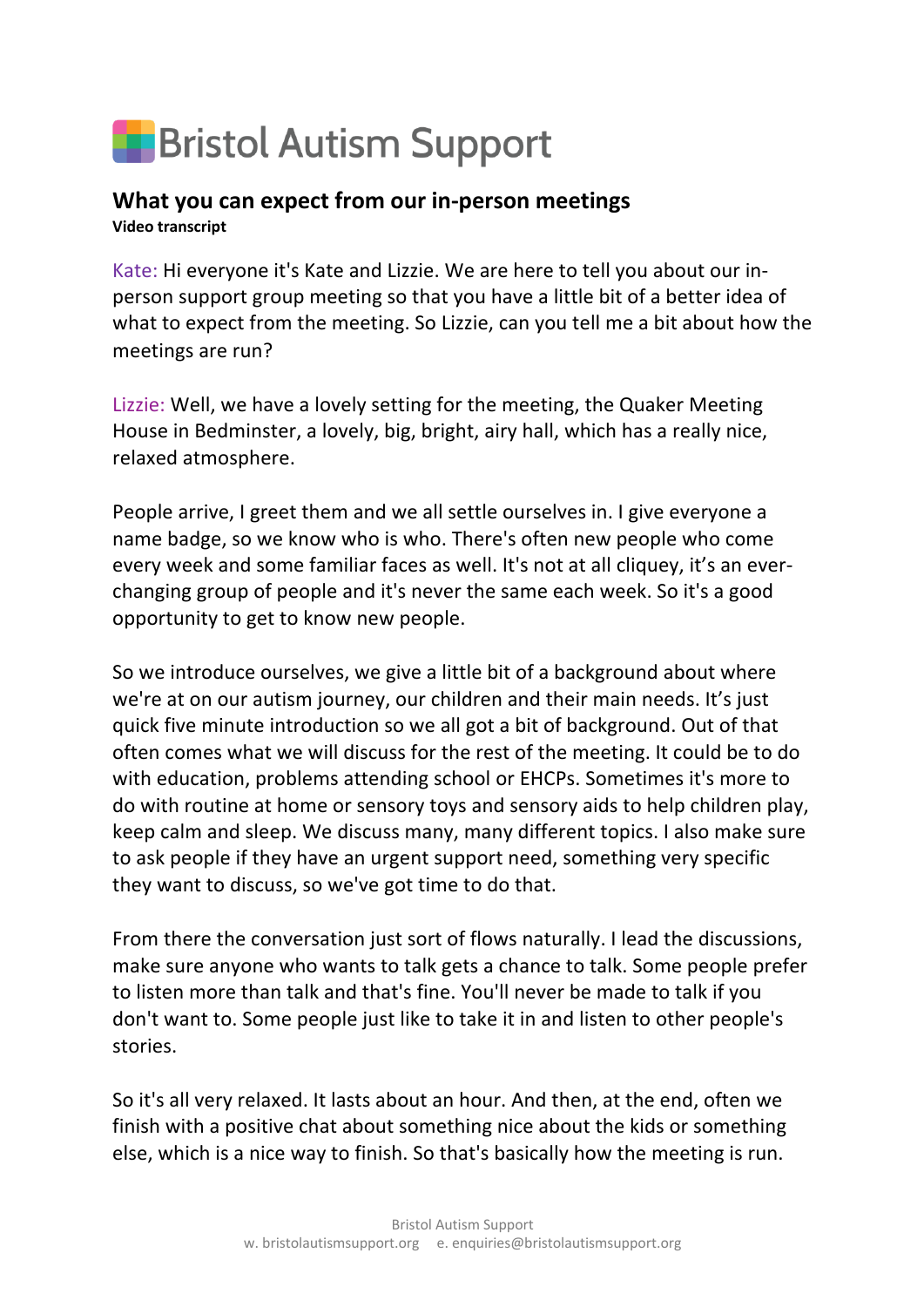Kate: It really is quite a casual meeting. It's very, very comfortable. There's nothing formal about it. We are all just parents and we know that sometimes people come in and they're just really downtrodden and we can see it in their face that they're really struggling with what's going on with their child.

And just after 15 or 20 minutes of talking to other parents and sharing their story, they're transformed. They leave differently with their heads held high and they are smiling. So it really is quite powerful what can happen if you can come to a meeting and talk to us. And we know, don't, we Lizzie that we've all cried, and it's totally normal to cry at a meeting. We always have tissues and nobody thinks a thing of it if anyone cries. We are here for everyone who comes and there's no judgment at all.

Lizzie: People are always very understanding when that happens. We give you time and space. Sometimes it happens that when you cry, you just want a bit of a pause and some time to reflect so we can move on and someone else can talk, let you gather yourself and carry on. It's always handled very sensitively.

Kate: Exactly. And it's also important to note that if you just want to come along and not talk, you can just tell Lizzie, 'hey, I'm just here to sort of be an observer', which is perfectly fine. Or put your hand up so that you make it clear that you don't want to talk or you're not ready to talk.

We really hope that you'll come along because what we know is that magic happens when parents come together in person. We do run zoom meetings, we run lots of things online. But we know that when people come together and see each other face to face, that is where real connections happen and lifelong friendships – like Lizzie's and mine - can begin.

And you'll meet other people who are like you. I guarantee you'll feel better for coming to a meeting.

Lizzie: I think people really appreciate just being in a room with other people who get it. Often it's not a case of needing to solve something or find something out. Although there's plenty of opportunity to do that.

Sometimes it's just being heard and being around understanding and supportive people who totally get where you are.